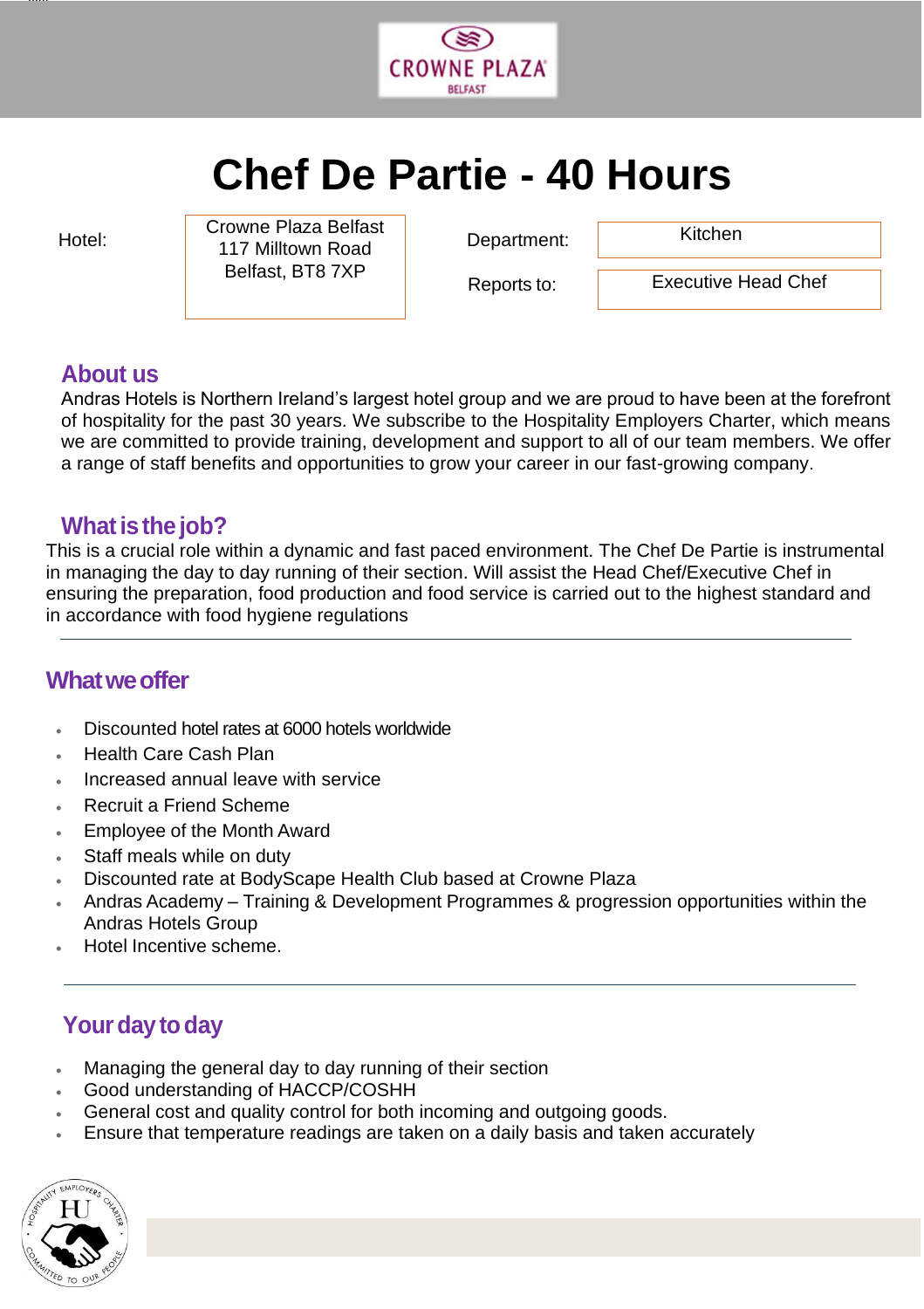

- Ensure that all kitchen equipment, fixtures and fittings are in good working order and to ensure that no item of equipment is misused.
- Ensure all cleaning schedules are adhered to and hygiene checked daily.
- Ensure that all food served from their section is the required standard highlighted in the menu specification.
- Carry out company's relations policy and to communicate hotel services to guests.
- Wear clean, suitable uniform.
- Ensure a high standard of personal hygiene and grooming.
- Upkeep of the equal opportunities policy to ensure that there is a neutral working environment.
- Participate in any training and personnel exercises designed to improve standards and performance.
- Work in accordance with standard procedures within each department.
- Keep staff/work areas tidy, safe and report any hazard, accident, loss or damage to management and observe all requirements under Health & Safety at Work act (1989).

# **Whatweneedfrom you**

### **Essential:**

jjjjjj

- Experience within a Chef de Partie/Chef role
- Excellent communication and listening skills
- NVQ qualification up to and including level 2 in Food Preparation
- Ability to work in a fast-paced environment requiring flexible working and a genuine willingness to help guests and colleagues within the hotel
- Understanding of COSHH
- Hygiene Certificate

### **Desirable:**

- Experience within the hospitality industry
- 5 GCSEs at grade C and above or equivalent qualification

# **HowdoIdeliverthis?**

**We genuinely care about people and we show this through living out our promise of True Hospitality each and every day. It's what connects every colleague in all Crowne Plaza hotels.**

Crowne Plaza hotel brand delivers True Hospitality in their own way, and at the heart of it all are specific, core service skills.

- **True Attitude:** being caring, wanting to make a positive difference, and building genuineconnections with guests
- **True Confidence**: having the knowledge and skills to perform your role, and giving guests